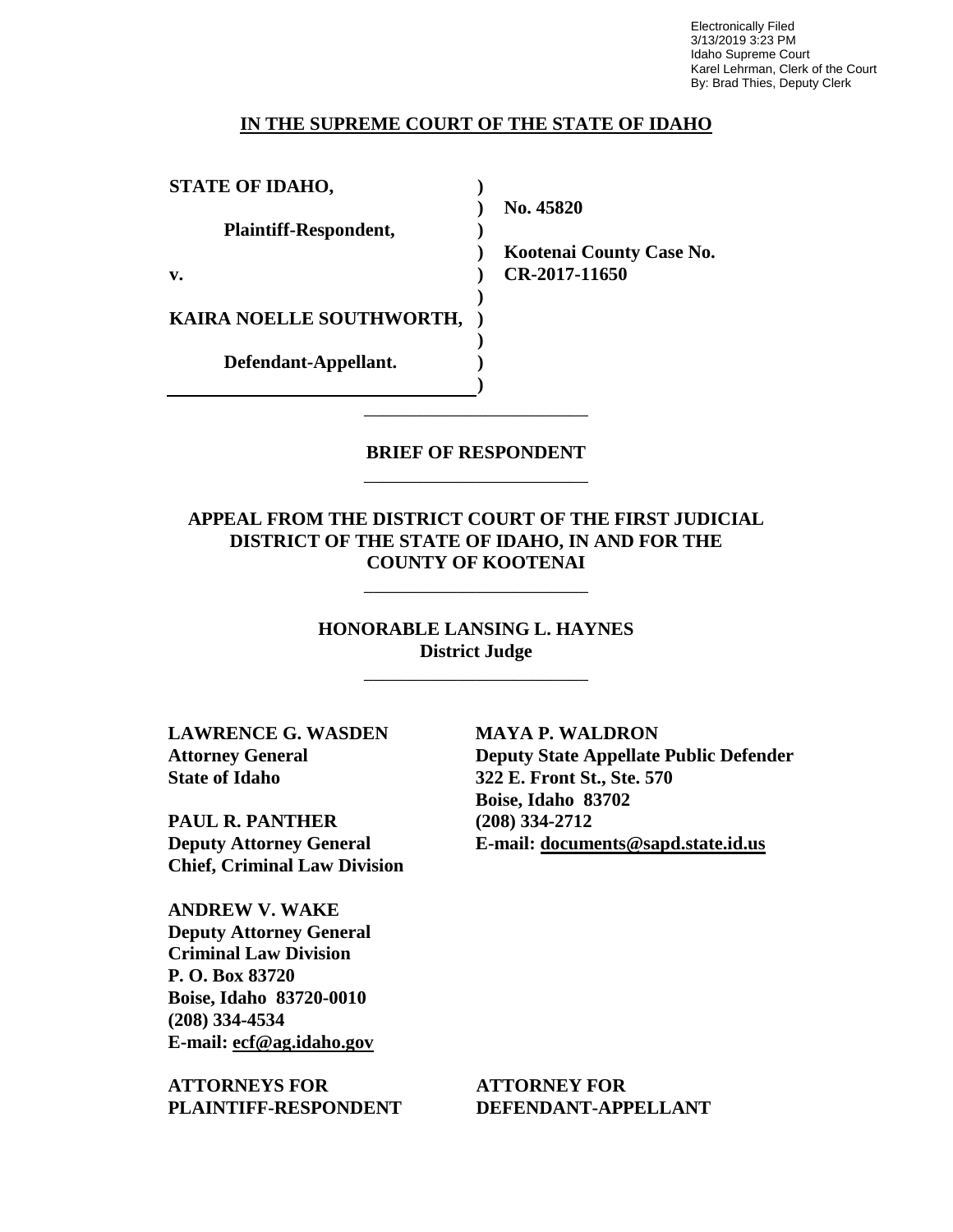## **TABLE OF CONTENTS**

| A.                                                                                                      |
|---------------------------------------------------------------------------------------------------------|
| <b>B.</b>                                                                                               |
| $\mathcal{C}$ .<br>The District Court Correctly Determined That The Traffic                             |
| 1.<br>Trooper Cushman Had Reasonable Suspicion That<br>Southworth's Vehicle Violated Idaho Code Section |
| 2.<br>Trooper Cushman Had Reasonable Suspicion That                                                     |
|                                                                                                         |
|                                                                                                         |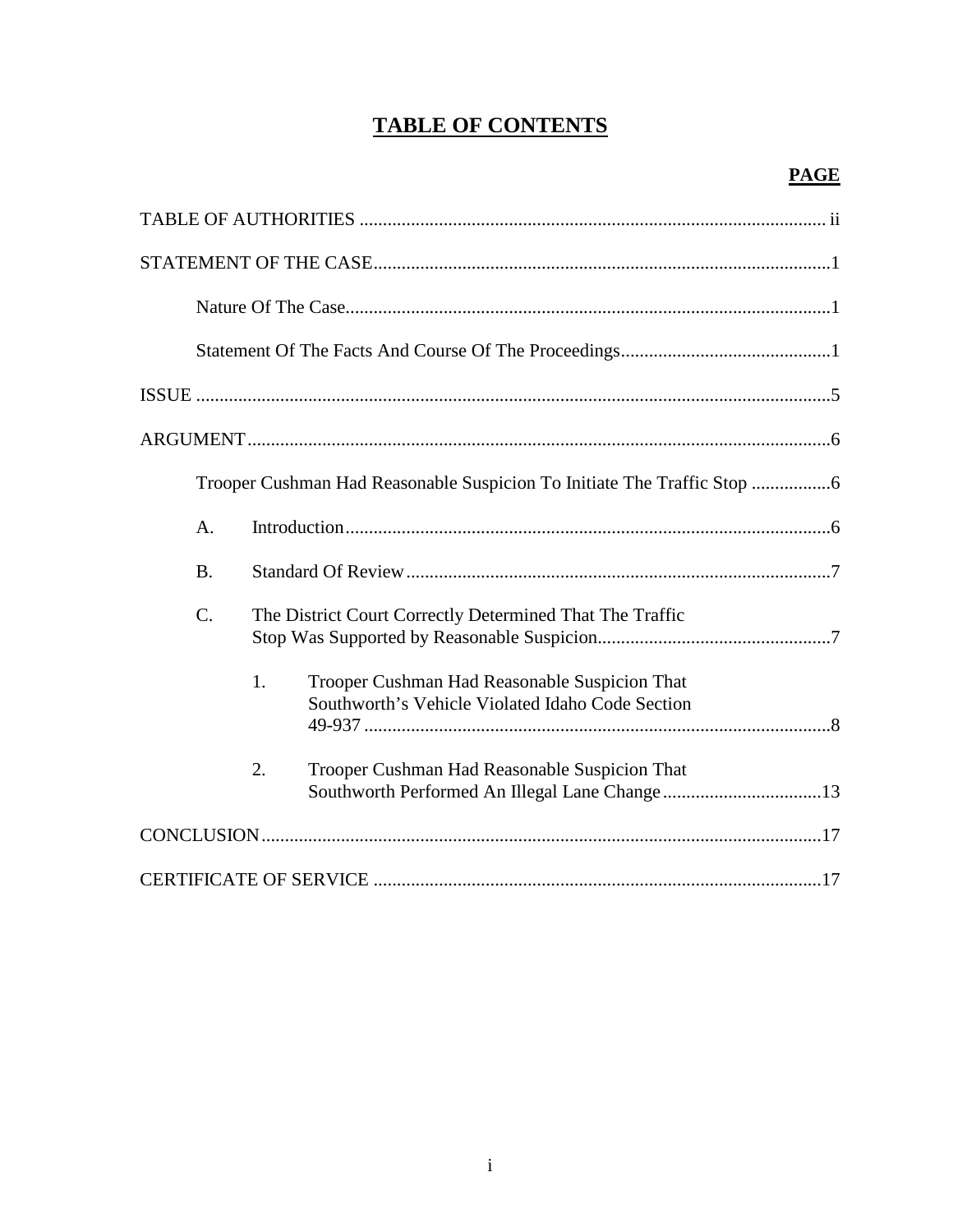# **TABLE OF AUTHORITIES**

| <b>CASES</b> | <b>PAGE</b> |
|--------------|-------------|
|              |             |
|              |             |
|              |             |
|              |             |
|              |             |
|              |             |
|              |             |
|              |             |

## **STATUTES**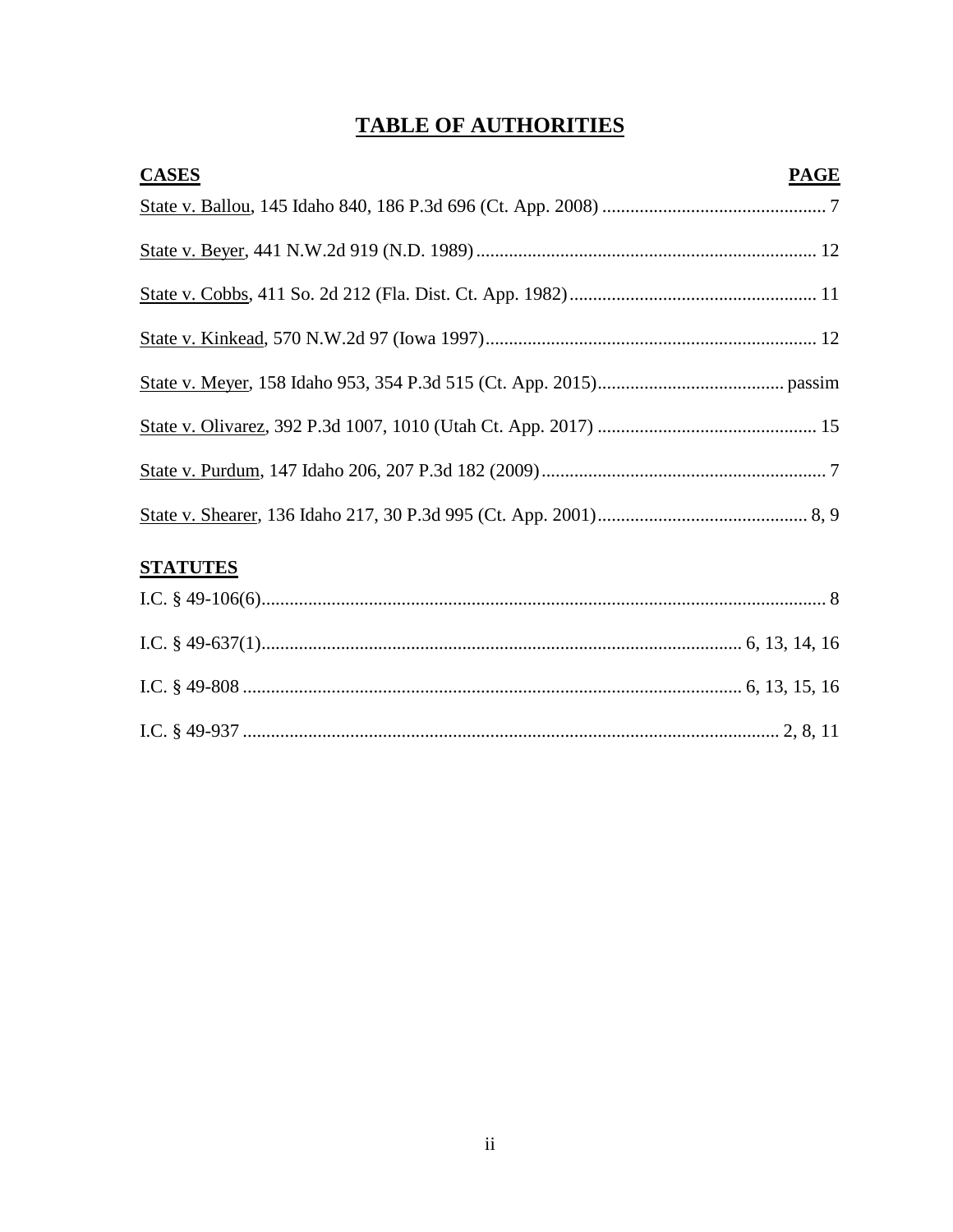#### STATEMENT OF THE CASE

#### Nature Of The Case

 $\overline{a}$ 

Kaira Noelle Southworth appeals from a conviction for felony driving under the influence entered upon her conditional guilty plea. On appeal, she challenges the district court's denial of her motion to suppress, arguing that the traffic stop leading to her arrest was an unlawful seizure.

#### Statement Of The Facts And Course Of The Proceedings

On July 2, 2017, at about 2:20 a.m., Trooper Jonathan Cushman initiated a traffic stop of a vehicle driven by Kaira Noelle Southworth because he believed that she made an illegal lane change and because he believed that her vehicle was making excessive noise.<sup>[1](#page--1-0)</sup> (R., pp.12-13 (Probable Cause Affidavit).) In speaking with Southworth, Trooper Cushman suspected that she was under the influence of alcohol. (Id.) After road-side sobriety testing, Southworth was arrested for driving under the influence and a breathalyzer test confirmed that she was under the influence of alcohol. (Id.) Southworth was charged with felony driving under the influence, the state alleging that she had two previous convictions for driving under the influence within the previous ten years, and with possessing an open bottle of vodka.  $(R., pp.57-59.)$ 

Southworth filed a motion to suppress (R., pp.73-75) and argued that Trooper Cushman lacked reasonable suspicion to initiate the traffic stop (R., pp.86-87); that, to the extent that the district court found that the traffic stop was justified by a suspected

 $<sup>1</sup>$  That stop was recorded on Trooper Cushman's dash-cam and the recording is Defense</sup> Exhibit A.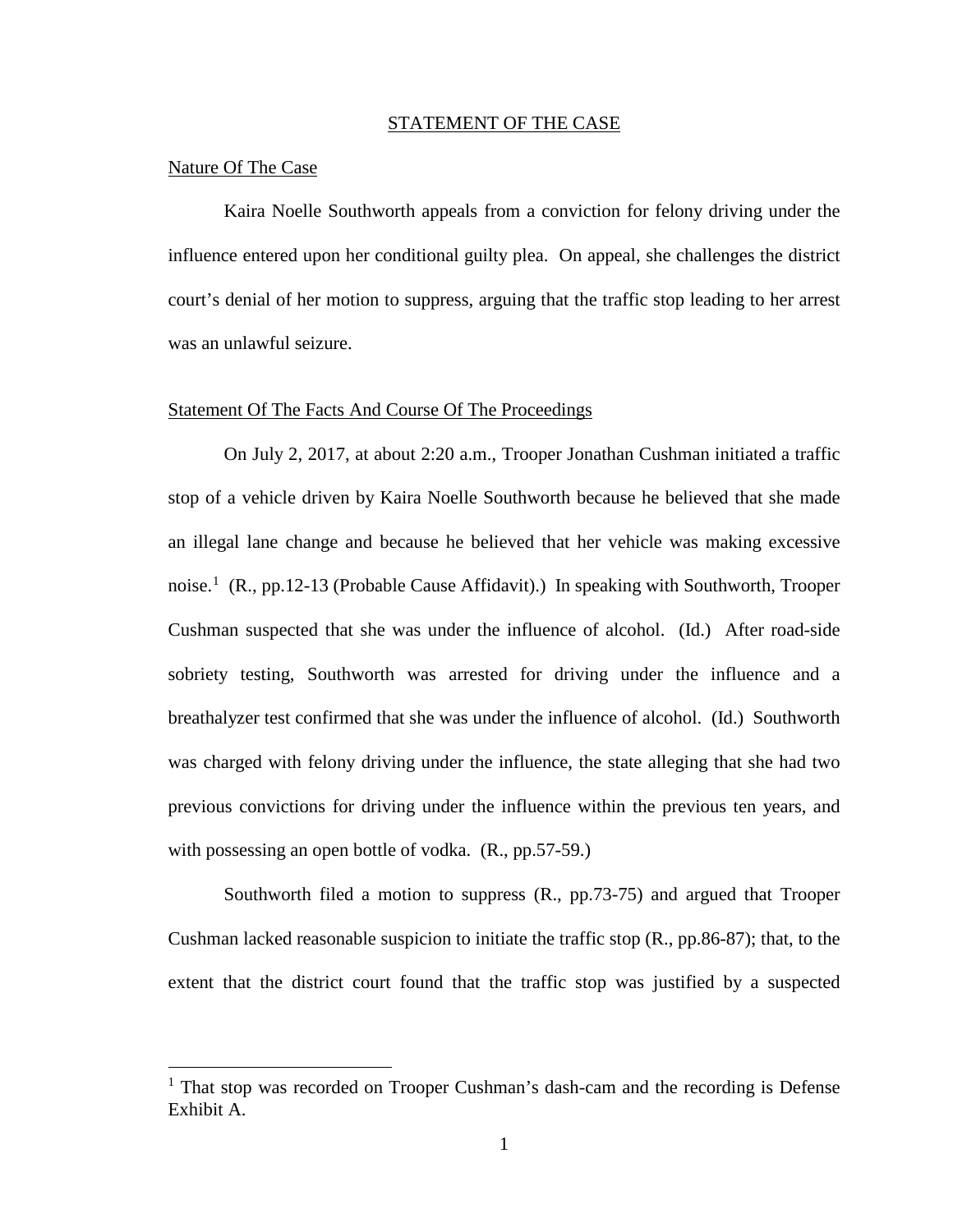violation of Idaho Code section 49-937―requiring, in part, that vehicles be equipped with "'a muffler in good working order and in constant operation to prevent excessive or unusual noise'" (R., p.87 (quoting I.C.  $\S$  49-937))—that statute is unconstitutional (R., pp.87-89); and that the traffic stop was unlawfully extended (R., pp.89-92). Only the first of these arguments is at issue in this appeal. (Appellant's brief, p.6 (listing only issue on appeal as whether Trooper Cushman had reasonable suspicion to initiate the traffic stop).)

At the hearing on Southworth's motion to suppress, Trooper Cushman testified that he and Southworth were both travelling north on Highway 95.  $(Tr., p.25, Ls.2-16.^2)$  $(Tr., p.25, Ls.2-16.^2)$  $(Tr., p.25, Ls.2-16.^2)$ Approximately 100 yards before Highway 95 intersects another road ("Honeysuckle"), two left-turn lanes begin. (Tr., p.17, Ls.18-22; p.20, Ls.18-22.) As she approached those left-turn lanes, Trooper Cushman observed Southworth signal that she was turning left and move from a north-bound lane on Highway 95, across the first left-turn lane, and into the second left-turn lane. (Tr., p.17, L.18 – p.19, L.21; p.27, Ls.14-18.) Her turn signal remained on the entire time, she never established herself in the first left-turn lane, and she "split" the left-turn lanes, driving on or straddling the dashed line separating them a large portion of the 100 yards, finally merging completely into the second left-turn lane just before the intersection. (Id.)

As Southworth turned left onto Honeysuckle, Trooper Cushman noticed that her vehicle was unusually loud and suspected that it was in violation of the Idaho Code. (Tr., p.20, L.23 – p.21, L.4; p.26, L.24 – p.27, L.13.) Trooper Cushman testified that Southworth was driving either a GMC Sierra or a Chevy Silverado (Tr.,  $p.5$ , L.25 –  $p.6$ ,

<sup>&</sup>lt;sup>2</sup> All citations to "Tr." are to the transcript of the hearing on Southworth's motion to suppress, held 10/27/17, unless otherwise indicated.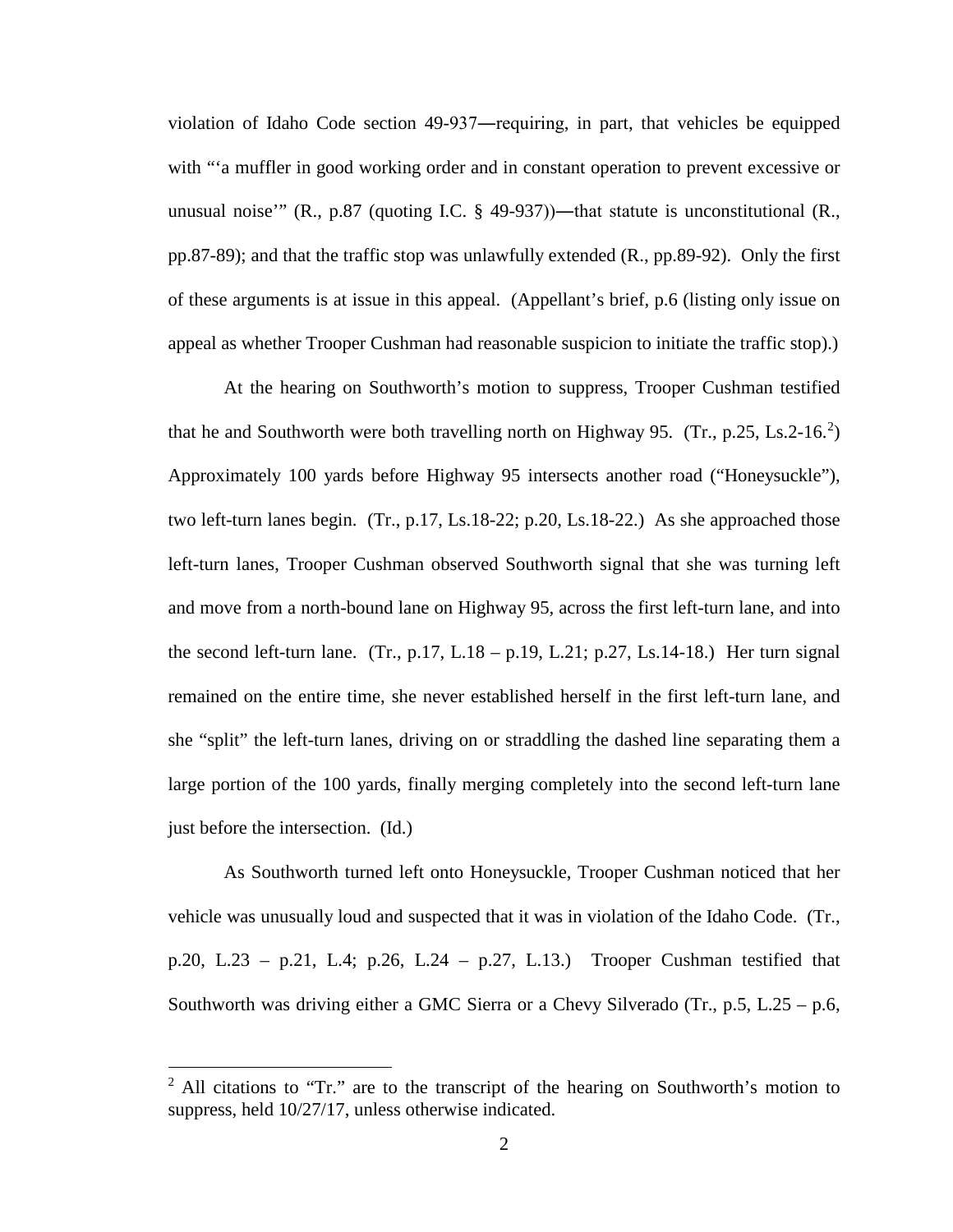L.11) and that those two vehicles are "basically the same truck" (Tr., p.[3](#page--1-1)2, Ls.15-17).<sup>3</sup> He further testified that, at the time of the stop, he had been a Trooper for over five years, during which time he observed and heard "hundreds and thousands" of vehicles, including GMC Sierra/Chevy Silverado trucks, and that Southworth's was "clearly louder" than "most if not a high percentage of all the other ones driving down the road."  $(Tr., p.26, L.8 - p.27, L.13; p.32, Ls.7-10.)$ 

The district court denied the motion to suppress (R., p.115) and held that Trooper Cushman had reasonable suspicion to initiate the traffic stop "based upon the officer's testimony that the muffler was too loud" (Tr.,  $p.49$ , L.22 –  $p.50$ , L.4). "The officer testified as to his familiarity with the vehicle or vehicles similar to the defendant's, and that the defendant's muffler was louder than those vehicles. The statement that the muffler was excessively loud or not is not refuted." (Id.) The district court also found that the stop was justified based on reasonable suspicion of an illegal lane change. (Tr., p.49, Ls.6-11; p.50, Ls.5-10.) Finally, the court rejected Southworth's arguments regarding the constitutionality of Idaho Code section 49-937 and concerning the extension of the traffic stop to investigate suspicions of driving under the influence. (Tr.,  $p.50, L.11 - p.51, L.5.$ 

Southworth thereafter entered a conditional guilty plea, reserving the right to appeal the denial of her motion to suppress.  $(R., pp.129-30; 11/6/17 \text{ Tr.}, p.7, L.7 - p.8,$ 

 $3$  According to Trooper Cushman's probable cause affidavit (R., p.13), the Pre-Booking Information Sheet  $(R_1, p.14)$ , and the citation issued to Southworth  $(R_1, p.15)$ , she was driving a 1997 GMC Sierra.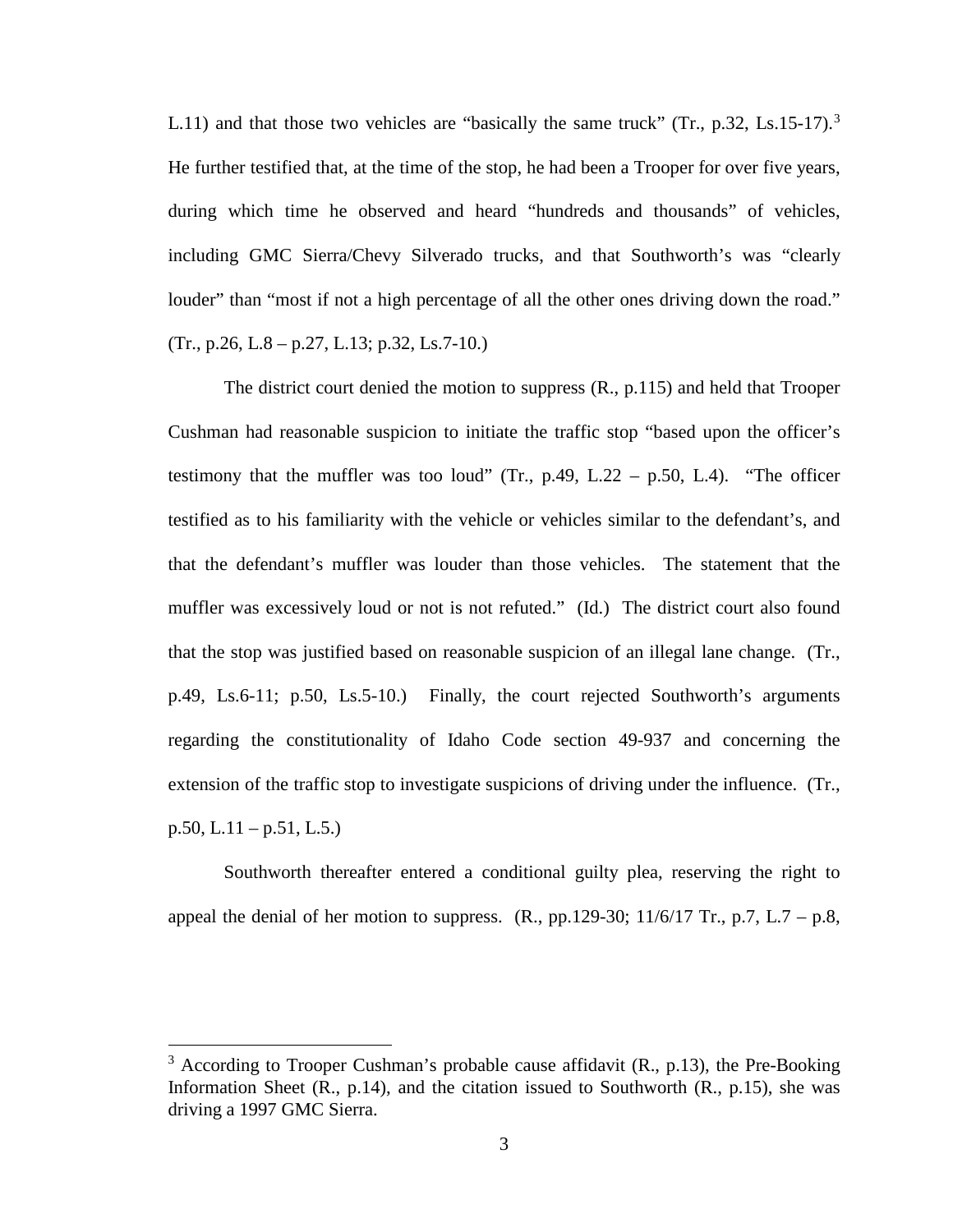L.7.) She was sentenced to a unified term of four years with two years fixed and the district court retained jurisdiction. (R., pp.151-53.) She timely appealed. (R., pp.154- 57.)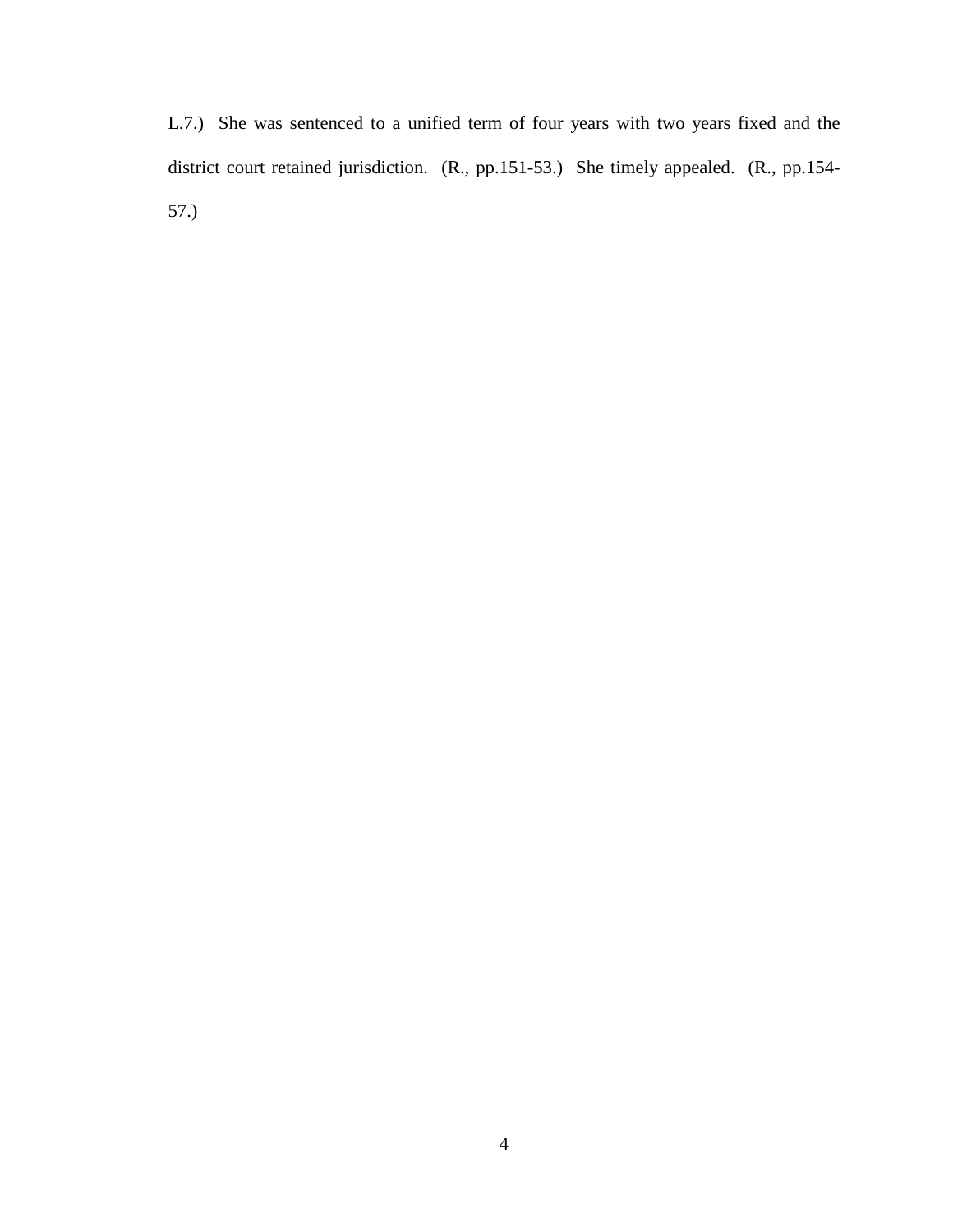#### ISSUE

Southworth states the issue on appeal as:

Did the district court err by denying Ms. Southworth's motion to suppress because Officer Cushman did not have reasonable suspicion to believe that her muffler or lane change violated Idaho Code?

(Appellant's brief, p.6.)

The state rephrases the issue as:

Has Southworth failed to show error in the district court's denial of her motion to suppress because the traffic stop was supported by reasonable suspicion?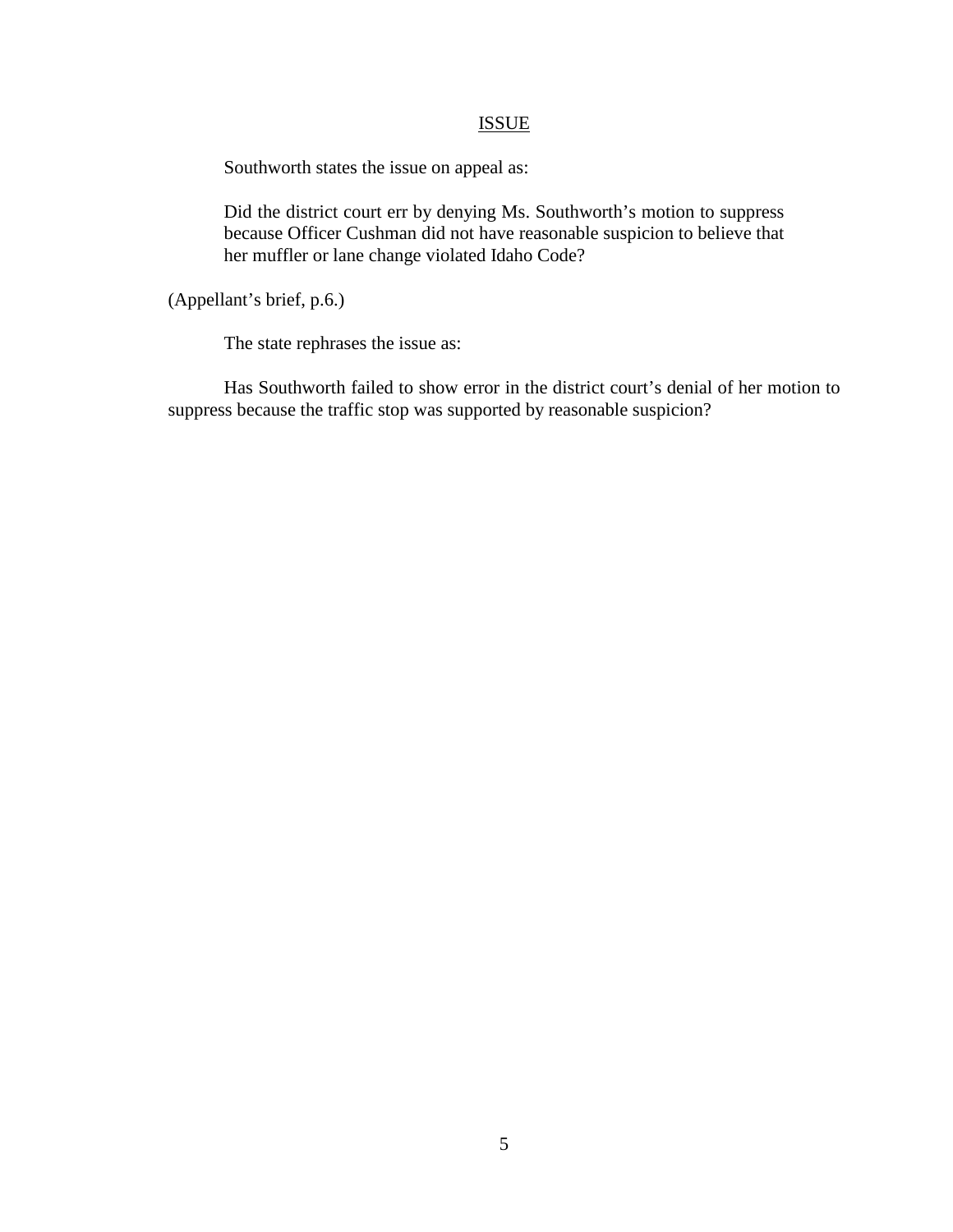#### ARGUMENT

#### Trooper Cushman Had Reasonable Suspicion To Initiate The Traffic Stop

#### A. Introduction

Trooper Cushman cited specific and articulable facts to support his suspicion that the muffler on Southworth's vehicle was emitting noise in excess of 92 decibels, was not properly maintained, or had been modified to amplify noise in violation of Idaho Code section 49-937. He testified that he was familiar with the variety of vehicle driven by Southworth and that her vehicle was "definitely louder" than other vehicles of that variety with which he had experience. (Tr., p.26, L.8 – p.27, L.13; p.32, Ls.7-10.) Southworth's argument that that testimony is insufficient to generate reasonable suspicion is directly contrary to State v. Meyer, 158 Idaho 953, 354 P.3d 515 (Ct. App. 2015), notwithstanding her attempts to distinguish that case.

The district court also correctly determined that Trooper Cushman had reasonable suspicion that Southworth made an illegal lane change. Southworth moved from one lane, across another, and into a third, without establishing herself in the intermediate lane and with her turn signal on the entire time, while driving a significant distance over the dashed line separating lanes. (Tr., p.17, L.18 – p.19, L.25; p.27, Ls.14-18.) When he observed Southworth do so, Trooper Cushman had reasonable suspicion that Southworth violated Idaho Code section  $49-637(1)$ , which requires that a vehicle must be driven as nearly as practicable in a single lane of traffic, and Idaho Code section 49-808(1), which requires that a lane change be signaled for 100 feet before the lane change is executed.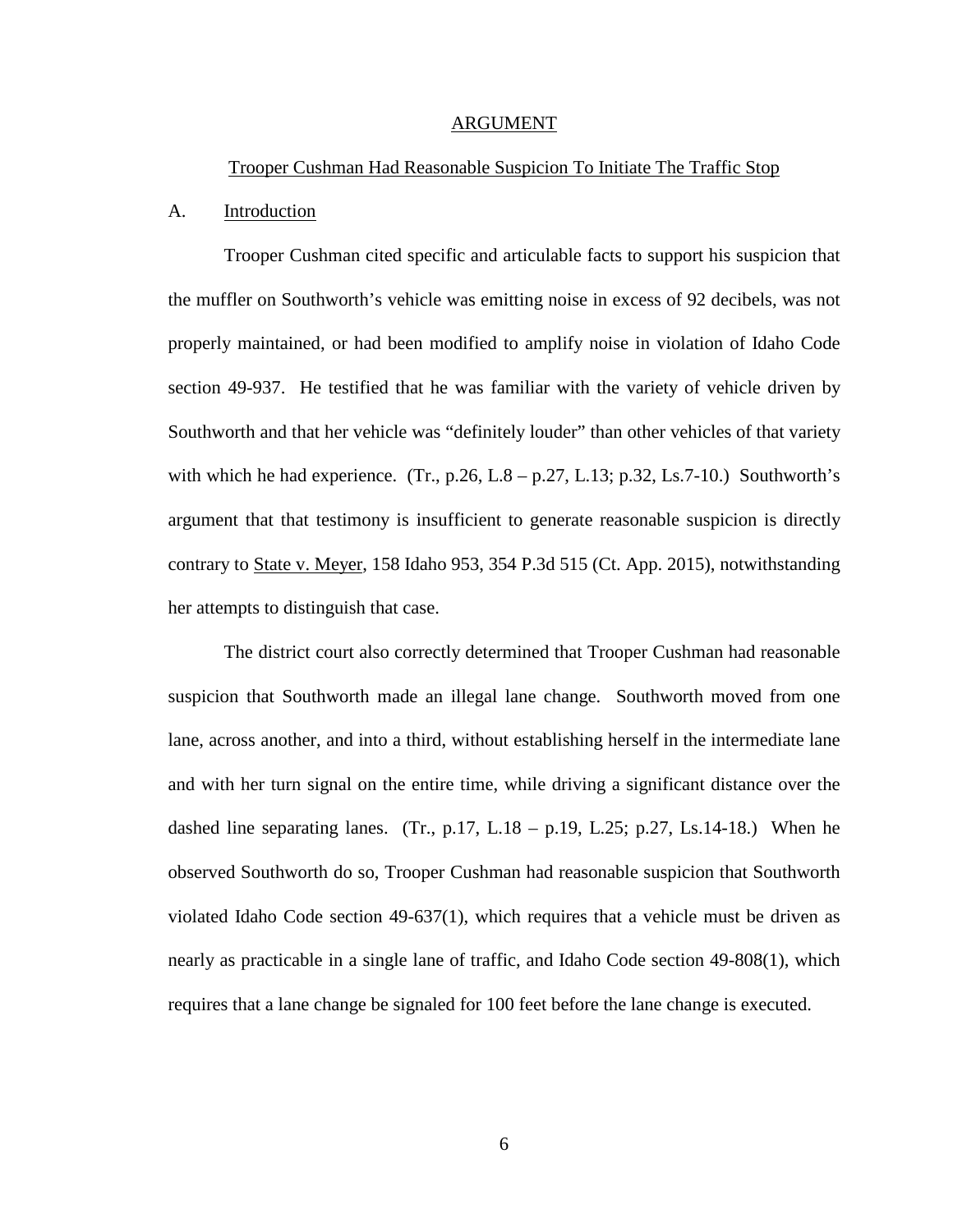#### B. Standard Of Review

 $\overline{a}$ 

 "In reviewing a district court order granting or denying a motion to suppress evidence, the standard of review is bifurcated." State v. Purdum, 147 Idaho 206, 207, 207 P.3d 182, 183 (2009). "This Court will accept the trial court's findings of fact unless they are clearly erroneous." Id. "However, this Court may freely review the trial court's application of constitutional principles in light of the facts found." Id.

## C. The District Court Correctly Determined That The Traffic Stop Was Supported by Reasonable Suspicion

 "A traffic stop by an officer constitutes a seizure of the vehicle's occupants and implicates the Fourth Amendment's prohibition against unreasonable searches and seizures." State v. Meyer, 158 Idaho 953, 955, 35[4](#page--1-2) P.3d 515, 517 (Ct. App. 2015).<sup>4</sup> "Under the Fourth Amendment, an officer may stop a vehicle to investigate possible criminal behavior if there is a reasonable and articulable suspicion that the vehicle is being driven contrary to traffic laws." Id. "The reasonableness of the suspicion must be evaluated upon the totality of the circumstances at the time of the stop." Id. "The reasonable suspicion standard requires less than probable cause but more than mere speculation or instinct on the part of the officer." Id. "An officer may draw reasonable

<sup>&</sup>lt;sup>4</sup> "The Fourth Amendment to the United States Constitution and Article I, Section 17 of the Idaho Constitution protect people against unreasonable searches and seizures. The guarantees under the United States Constitution and the Idaho Constitution are substantially the same." State v. Ballou, 145 Idaho 840, 845, 186 P.3d 696, 701 (Ct. App. 2008). Southworth invokes the Idaho Constitution, but does not argue that it should be interpreted or applied differently than the Fourth Amendment to the United States Constitution. (Appellant's brief, p.7.)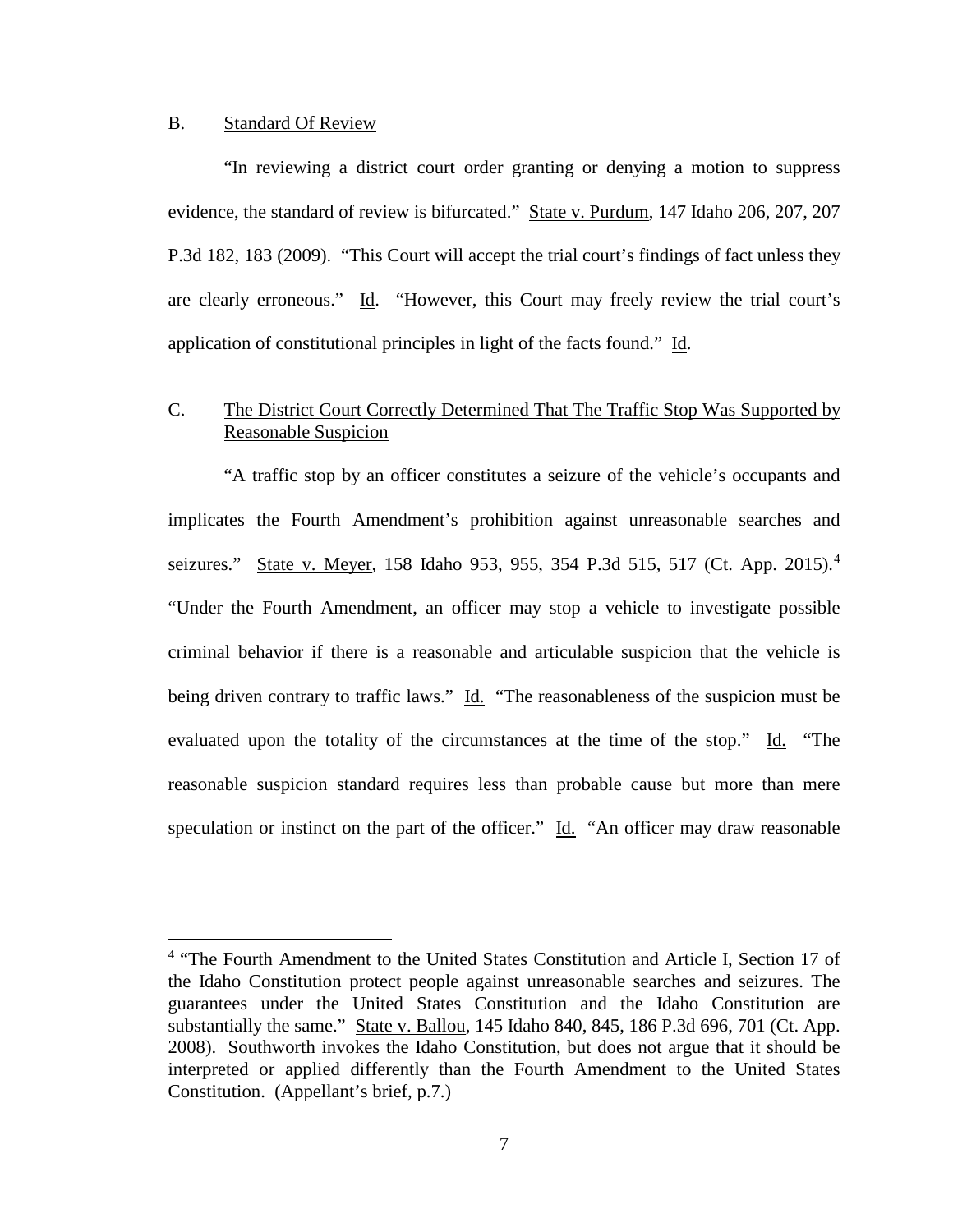inferences from the facts in his or her possession, and those inferences may be drawn from the officer's experience and law enforcement training." Id.

## 1. Trooper Cushman Had Reasonable Suspicion That Southworth's Vehicle Violated Idaho Code Section 49-937

Idaho Code section 49-937 provides, in part, that "[e]very motor vehicle shall at all times be equipped with a muffler in good working order and in constant operation to prevent excessive or unusual noise and annoying smoke." I.C. § 49-937(1). "'Excessive' or 'unusual noise' means any sound made by a passenger motor vehicle or a motorcycle at any time under any condition of grade, speed, acceleration or deceleration, which exceeds ninety-two (92) decibels . . .." State v. Shearer, 136 Idaho 217, 220, 30 P.3d 995, 998 (Ct. App. 2001) (quoting I.C. § 49-106(6)). That section also requires that noise suppressing systems "be maintained in good working order," I.C. § 49-937(1); forbids the operation of any vehicle the "noise suppressing system" of which has been "modified or altered in any manner," except to conform to the manufacturer's specifications, id.; and forbids the modification of "the exhaust system of a motor vehicle or a motorcycle in a manner which will amplify or increase the noise of the vehicle or motorcycle above that emitted by the muffler originally installed on the vehicle by the manufacturer," I.C. § 49- 937(3).

These are separate legal prohibitions. "[A]n automobile with a muffler that has never been modified and complies with the manufacturer's specifications may still be in violation of the ninety-two decibel limit." Shearer, 136 Idaho at 221, 30 P.3d at 999. "Conversely, if the vehicle decibel level is below ninety-two decibels, the owner or operator of the vehicle may still be in violation of the statute because the person has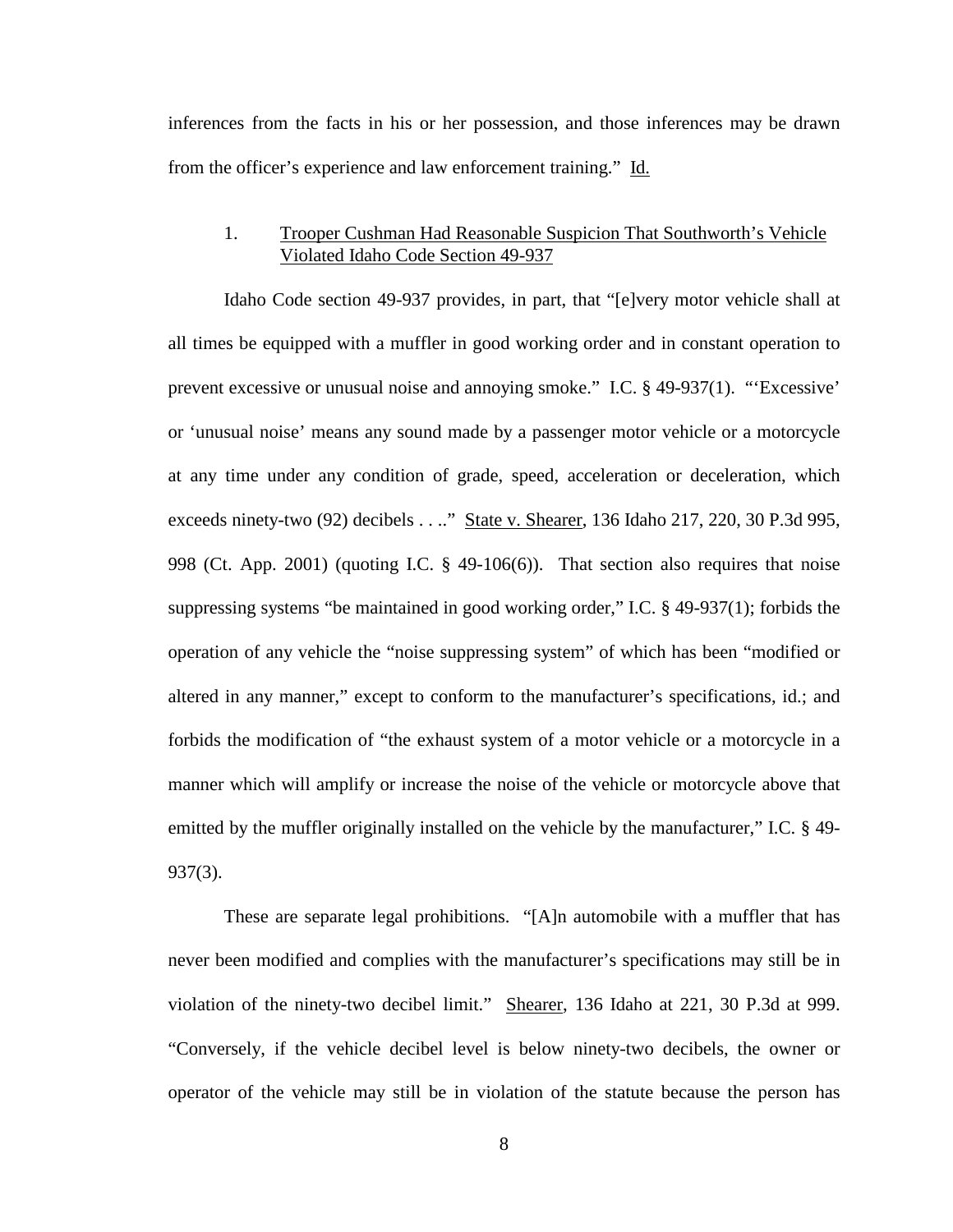knowingly disconnected or altered the noise suppression system for purposes other than to conform to the manufacturer's specifications." Id.

Trooper Cushman testified that Southworth was driving either a GMC Sierra or Chevy Silverado (Tr., p.6, Ls.3-9), that those two varieties of truck were essentially identical (Tr., p.32, Ls.15-17), that he was familiar with those vehicles, and that Southworth's was "clearly louder" and "definitely louder" than "most if not a high percentage of all the other ones driving down the road" (Tr.,  $p.26$ , L.24 –  $p.27$ , L.13). None of this was contravened in any way. That testimony established that he had reasonable suspicion to believe that Southworth's vehicle violated Idaho Code section 49- 937.

That conclusion follows directly from the Court of Appeals' decision in State v. Meyer, 158 Idaho 953, 354 P.3d 515 (Ct. App. 2015). The relevant facts of that case are brief:

A Kootenai County Sheriff's Deputy (the deputy) was sitting in a parking lot, talking with another deputy, when he heard "a loud exhaust," and the deputy discerned that the sound was coming from a white Pontiac driving on a road approximately 200 feet away. According to the deputy, the sound emitted by that car was about five or six points on a ten-point scale, with ten being the loudest, whereas other cars on the road were producing a sound of two or three points on the same scale. The sound was also louder than a newer-model Pontiac that the deputy had previously owned. The deputy pulled over the louder-than-normal car and talked with Meyer, who was driving the car.

Id. at 954, 354 P.3d at 516. In a motion to suppress evidence gathered as a result of that stop, Meyer argued "that that the deputy lacked reasonable suspicion that her car's exhaust was too loud or that her car's muffler was defective." Id. at 955, 354 P.3d at 517. The Court of Appeals rejected that argument, holding "that an officer's auditory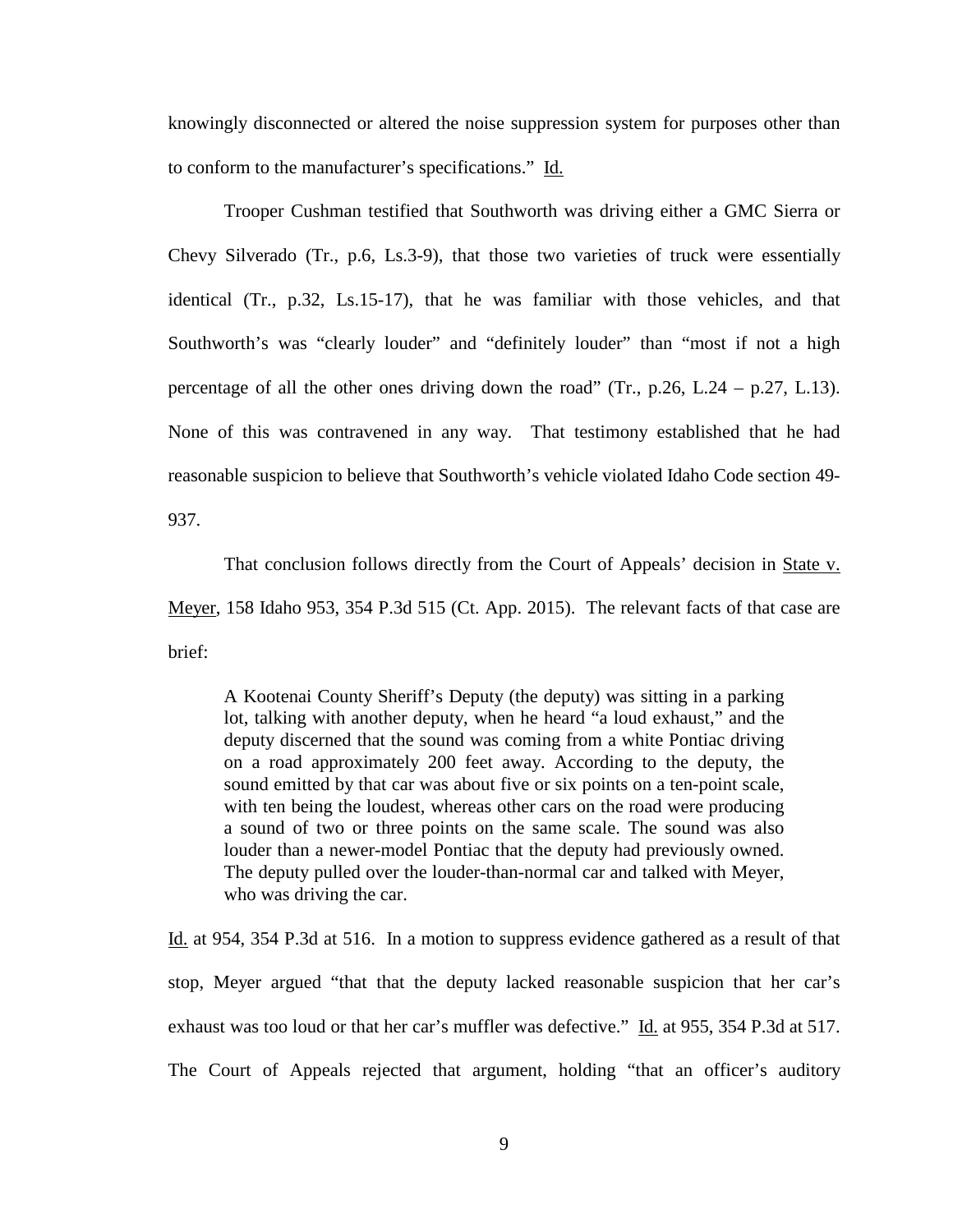perception of a loud muffler gives rise to reasonable suspicion." Id. at 956, 354 P.3d at 518. "In short, the deputy's testimony that he was able to identify Meyer's vehicle as producing an exhaust noise louder than that of other cars provided reasonable suspicion that Meyer's car was in violation of I.C.  $\S$  49–937(1)." Id. Likewise, Trooper Cushman's testimony that he was able to identify Southworth's vehicle as producing an exhaust noise louder than that of other like vehicles provided reasonable suspicion that her car was in violation of Idaho Code section 49-937.

 Southworth tries and fails to meaningfully distinguish Meyer. (Appellant's brief, pp.10-11.) She notes that the deputy in Meyer was "two-hundred feet away" when he heard Meyer's vehicle, while Trooper Cushman was in the next lane. (Appellant's brief, p.11.) But she provides no explanation as to how the fact that Trooper Cushman was somewhat closer to Southworth's vehicle than was the deputy in Meyer renders suspect Deputy Cushman's judgment that Southworth's vehicle was louder than other vehicles of the same type. Meyer certainly does not stand for the proposition that an officer must be at least 200 feet away from a vehicle before making a judgment that it is loud in comparison to other vehicles.

Southworth also notes that the deputy in Meyer "attempted to quantify just how loud the muffler was by describing it as a six on a ten point scale, with the other cars on the road being a two or three," while Trooper Cushman testified that Southworth's vehicle was "'clearly louder' than 'most if not a high percentage of all the other' GMC Sierras or Chevy Silverados he had heard at some unspecified time in the past, without saying how much louder it was and without knowing what decibel level would actually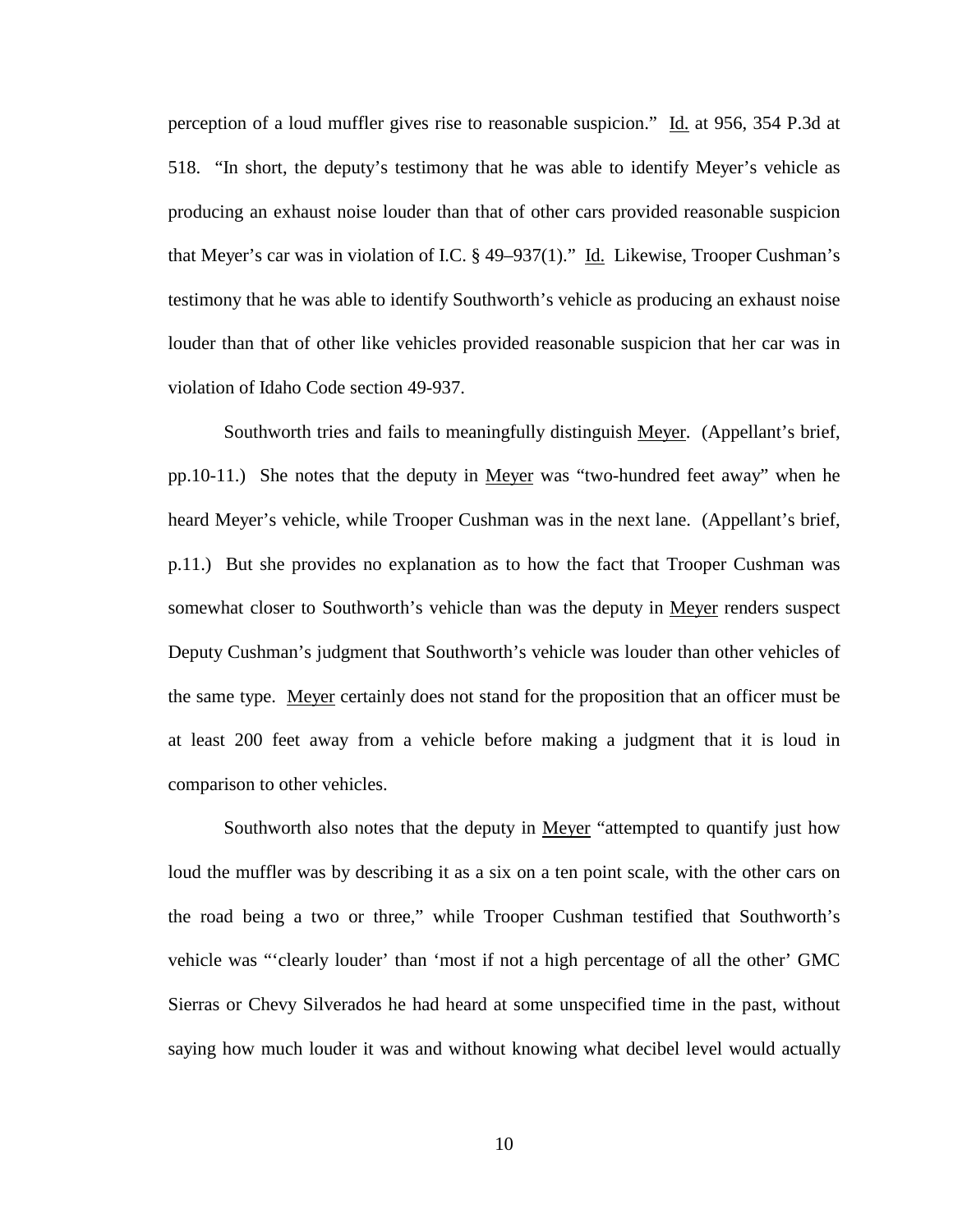amount to a violation of I.C. § 49-937." (Appellant's brief, p.11 (quoting Tr., p.27, Ls.2- 13).)

As an initial matter, nothing in Meyer suggests that the deputy in that case knew at the time of the traffic stop what decibel level would violate Idaho Code section 49-937. As here, the deputy simply judged that the defendant's vehicle was louder than other like vehicles, not that the volume of the vehicle met or exceeded 92 decibels. Meyer, 158 Idaho at 956, 354 P.3d at 518 ("'[T]he law does not require that every police officer have with him a narcotics sniffing dog, a panoramic breathylizer [*sic*], a radar gun, or a decibel counter to verify what he smells or sees or hears."" (alterations in original) (quoting State v. Cobbs, 411 So. 2d 212, 213 (Fla. Dist. Ct. App. 1982))). Indeed, as discussed above, a violation of Idaho Code section 49-937 does not even require the emission of sound above 92 decibels if the noise suppression system has been modified to emit increased noise or is malfunctioning.

Nor does anything in Meyer suggest that the officer must form his judgment regarding the volume of the defendant's vehicle in comparison to other vehicles in terms of an arbitrary point scale. Trooper Cushman testified that Southworth's vehicle was "clearly louder" and "definitely louder" than most or a high percentage of other like vehicles, of which he had encountered a large number. (Tr., p.26, L.24 – p.27, L.13.) Though he did not measure the difference in volume on some arbitrary scale, "he was able to identify [Southworth's] vehicle as producing an exhaust noise louder than that of other cars," which "provided reasonable suspicion" that her car was in violation of Idaho Code section 49-937. Meyer, 158 Idaho at 956, 354 P.3d at 518.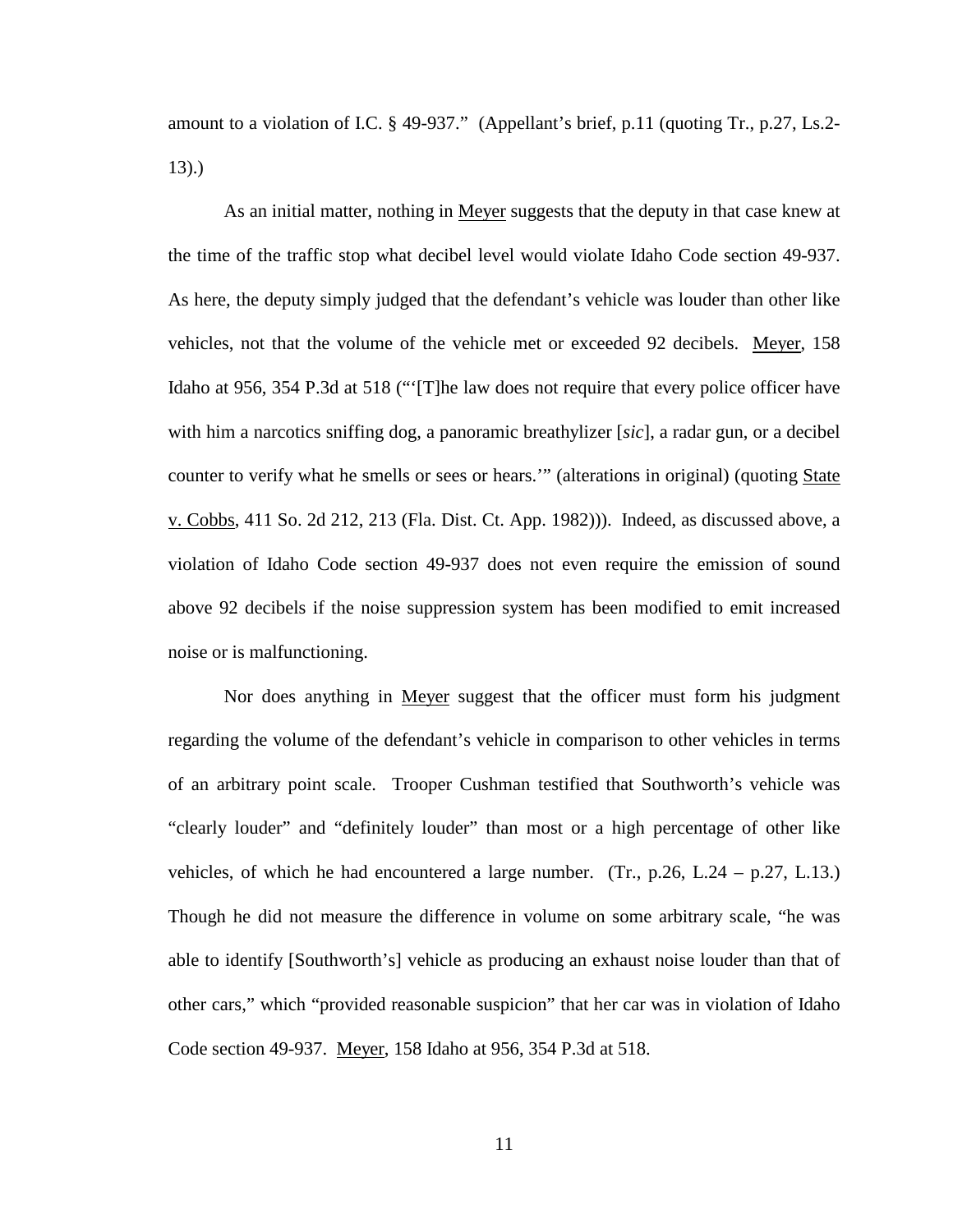Finally, the cases from other jurisdictions cited with approval in <u>Meyer</u> and with which the Court of Appeals explicitly aligned itself show that the distinctions upon which Southworth relies are irrelevant. The Court of Appeals noted that: "In reaching the conclusion that we do, that an officer's auditory perception of a loud muffler gives rise to reasonable suspicion, we join other states that have also reached this conclusion." Id. at 956, 354 P.3d at 518. It then cited State v. Kinkead, 570 N.W.2d 97 (Iowa 1997), and State v. Beyer, 441 N.W.2d 919 (N.D. 1989), as courts in other jurisdictions that had previously reached the same conclusion. Id. In Beyer, the court found reasonable suspicion for a traffic stop where the officer testified only that the vehicle in question was ""quite loud" and "'louder than the other vehicles or normal vehicles that are driving around.'" Beyer, 441 N.W.2d at 922-23. In Kinkead, the court found reasonable suspicion for a traffic stop where the officer testified only that she "heard Kinkead's muffler clearly despite the fact that her windows were up and her police radio was on," Kinkead, 570 N.W.2d at 100, and "believed [it] to be excessively loud," id. at 99. In neither case did the officers generate some arbitrary scale by which to frame a comparison with other cars, and in neither case did the courts focus on the distance between the officer and the car.

Trooper Cushman judged that Southworth's vehicle was definitely and clearly loud in comparison to other like vehicles with which he had experience. He thereby had reasonable and articulable suspicion that Southworth's vehicle was in violation of Idaho Code section 49-937.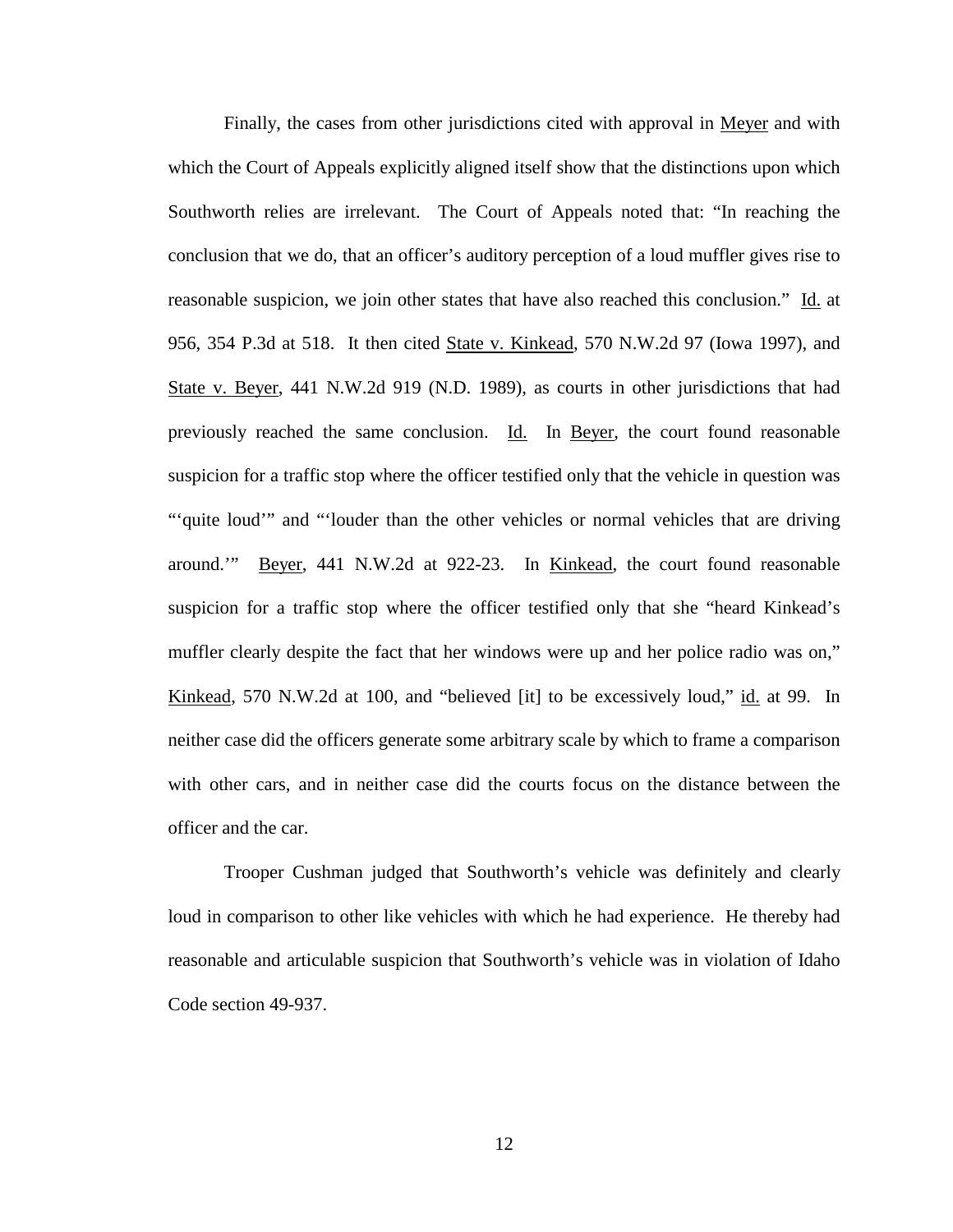## 2. Trooper Cushman Had Reasonable Suspicion That Southworth Performed An Illegal Lane Change

Idaho Code section 49-637(1) requires that vehicles be "driven as nearly as practicable entirely within a single lane and shall not be moved from that lane until the driver has first ascertained that the movement can be made with safety." Idaho Code section 49-808 governs the use of turn signals and provides that a driver may not "move a vehicle right or left upon a highway . . . until the movement can be made with reasonable safety nor without giving an appropriate signal." I.C. § 49-808(1). Unless the vehicle is on a controlled-access highway, a signal must be given "for not less than the last one hundred (100) feet traveled by the vehicle before turning." I.C.  $\S$  49-808(2).<sup>[5](#page--1-0)</sup>

As Southworth acknowledges, she was travelling on Highway 95 when she "signaled her intent to merge left, and then made two lane changes over the course of approximately fifteen seconds or one-hundred yards, with her blinker on the entire time." (Appellant's brief, p.12.) While doing so, she drove a substantial portion of that time and distance on the dashed line separating the two left-turn lanes. (Tr.,  $p.17$ , L.18 –  $p.19$ , L.25; p.27, Ls.14-18.) Trooper Cushman testified that she did not establish herself in the new lane after the first lane change, but simply drifted across it and eventually into the far left-turn lane. (Id.)

According to Southworth, Trooper Cushman did not have reasonable suspicion to believe she made an illegal lane change because she signaled that she was merging left and the "requirement that vehicles must be driven 'as nearly as practicable entirely within

 $5$  Neither Southworth nor the state introduced evidence regarding whether Highway 95 is a controlled-access highway.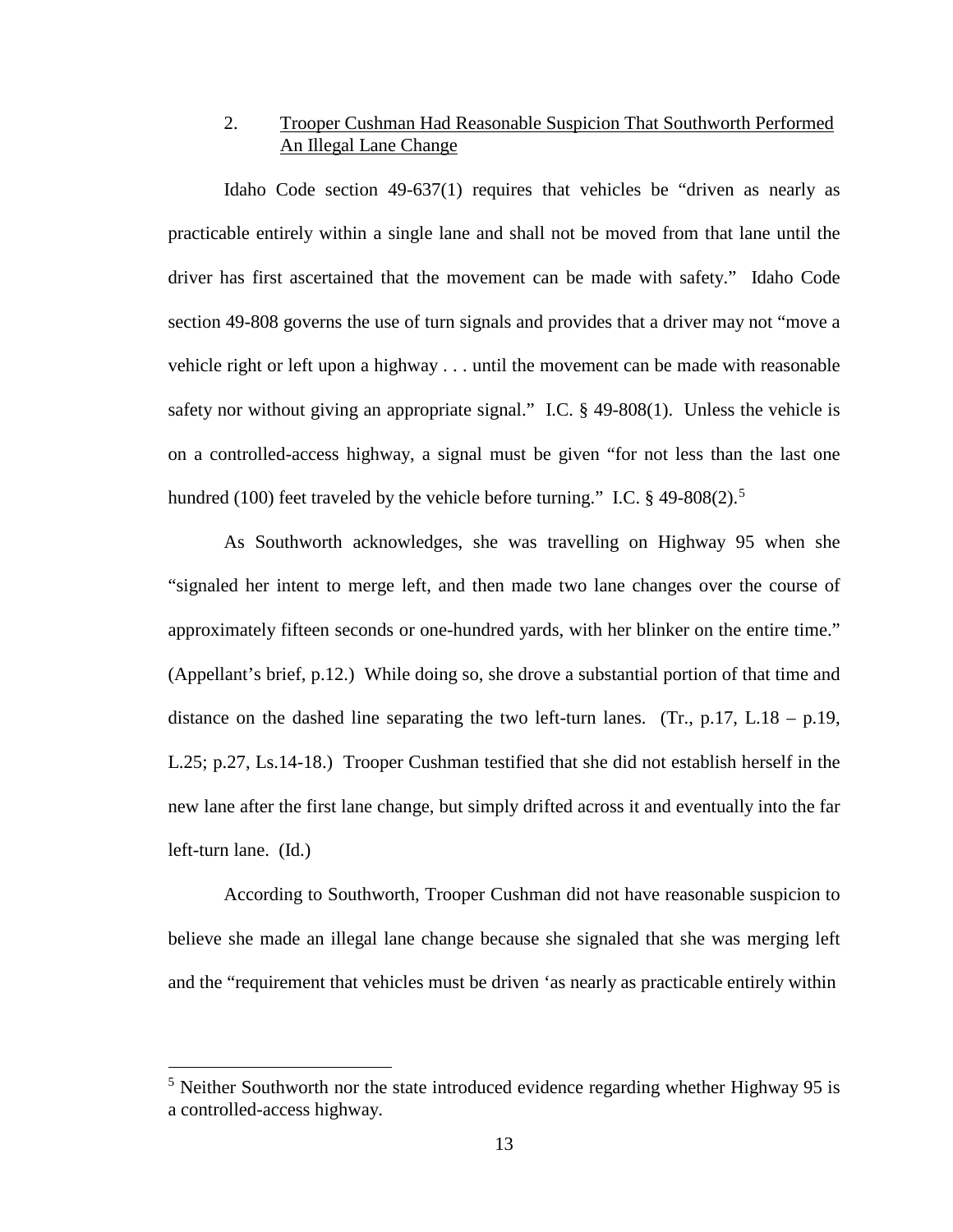a single lane' says absolutely nothing about the speed with which a driver must accomplish a lane change." (Appellant's brief, p.12 (quoting I.C. § 49-637(1).) That is, Southworth apparently takes the view that, as long as a turn signal is on continuously, Idaho Law permits a driver to drift across as many lanes as she likes, as slowly or quickly as she likes, and no matter how long she straddles multiple lanes while doing so. This Court should not adopt that view.

First, while any lawful lane change will necessitate that the vehicle is not entirely within a single lane for a brief period of time, Idaho Code section 49-637(1) nevertheless requires driving "as nearly as practicable entirely within a single lane." It is reasonable to suspect a driver who straddles the dividing line between lanes longer than is necessary to change lanes has not driven "as nearly as practicable entirely within a single lane." Though an extreme example, a driver who makes a five minute lane change, with blinker on the entire time, straddling the marked division between lanes for nearly all of that time, clearly does not drive "as nearly as practicable" within a single lane. That is so despite the fact that the driver was making a lane change and her turn signal was on the entire time. Trooper Cushman testified that Southworth "split those [left-turn] lanes and drove down both those lanes for almost the entire length of the  $-$  of the  $-$  that the lanes existed, and then right before the end of 'em, she finally drifted over into the – the far left lane." (Tr., p.17, L23 – p.18, L.7.) By driving a significant distance and period of time over the line dividing two lanes, more than was necessary to effectuate the lane change, she failed to drive as nearly as practicable within a single lane. After observing that, Trooper Cushman had reasonable suspicion to initiate the traffic stop.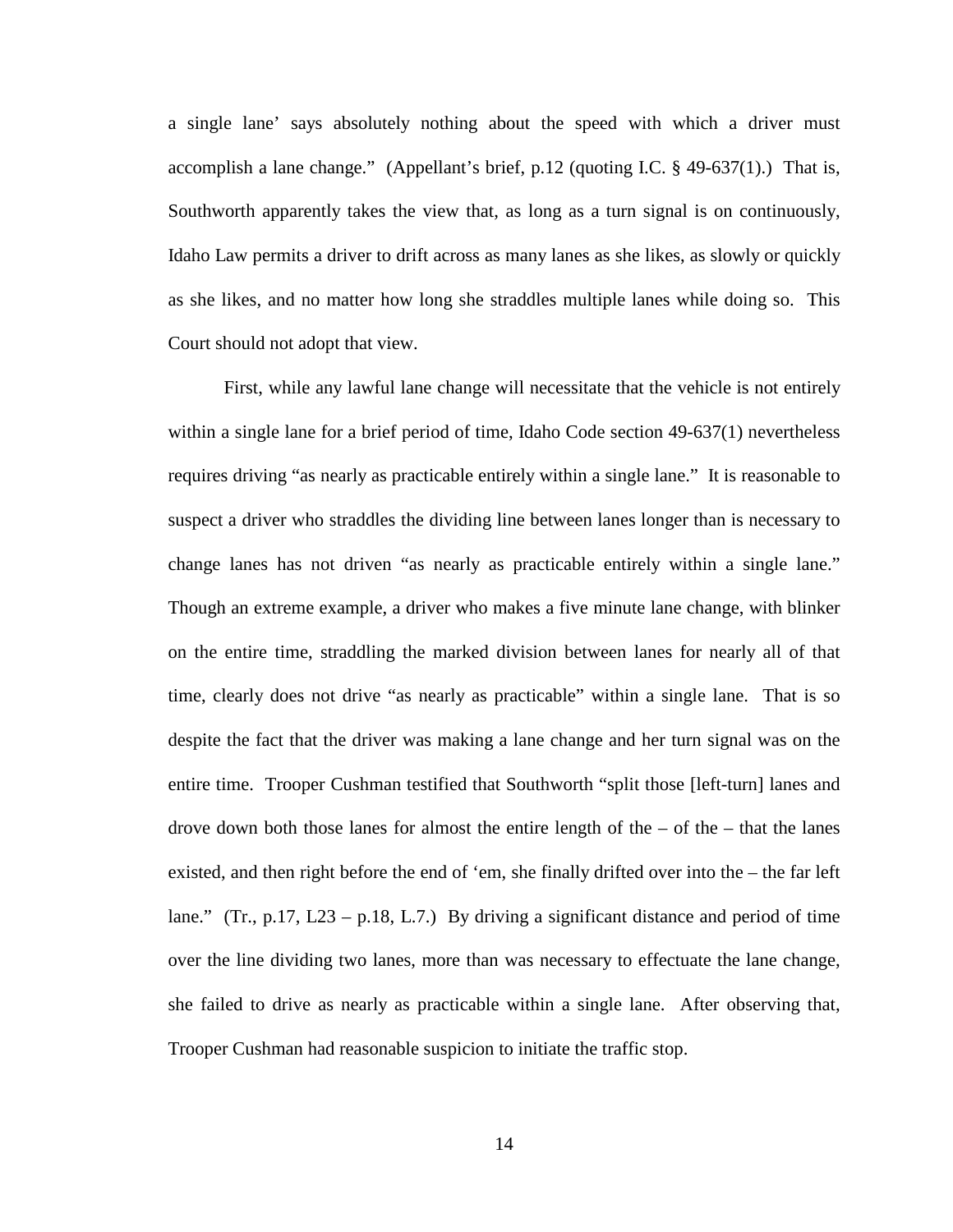Second, Idaho Code section 49-808 does not permit a driver to change lanes twice, signaling only once and without establishing herself in the intermediate lane, as Southworth did here. That statute governs "the movement" of a vehicle left or right upon a highway, I.C. § 49-808(1), and requires a signal for not less than one hundred feet prior to such a movement. I.C.  $\S$  49-808(2).<sup>[6](#page--1-3)</sup> The statute contemplates that each lane change is a separate "movement," and so a driver who desires to change two lanes must signal for 100 feet, move into the intermediate lane, initiate a new turn signal for 100 feet, and then move into the third lane. That understanding of Idaho Code section 49-808 is mandated by the purpose of requiring that drivers signal prior to making lane changes: to "warn other traffic." I.C. § 49-808(2). That is, the requirement ensures that a driver occupying the lane into which the lane-changer intends to merge, or traffic that intends to merge into that lane, recognizes that intention. If a lane-changer is permitted to move across any number of lanes with a single signal and without establishing herself in any intermediate lane for at least 100 feet, drivers in adjacent lanes have no indication whether the lanechanger intends to move into the lane they are occupying or some intermediate lane. See State v. Olivarez, 392 P.3d 1007, 1010 (Utah Ct. App. 2017) (interpreting similar statutory language and holding that: "It is unreasonable to construe the statute to mean that one turn signal is sufficient for an infinite number of movements, even if all are part of a continuous series.").

 Southworth initiated her left turn signal, moved across a lane without establishing herself in it, and moved into another lane, all while her turn signal remained on. (Tr.,

 $6$  Or, where the highway is controlled-access, for five seconds. I.C. § 49-808(2).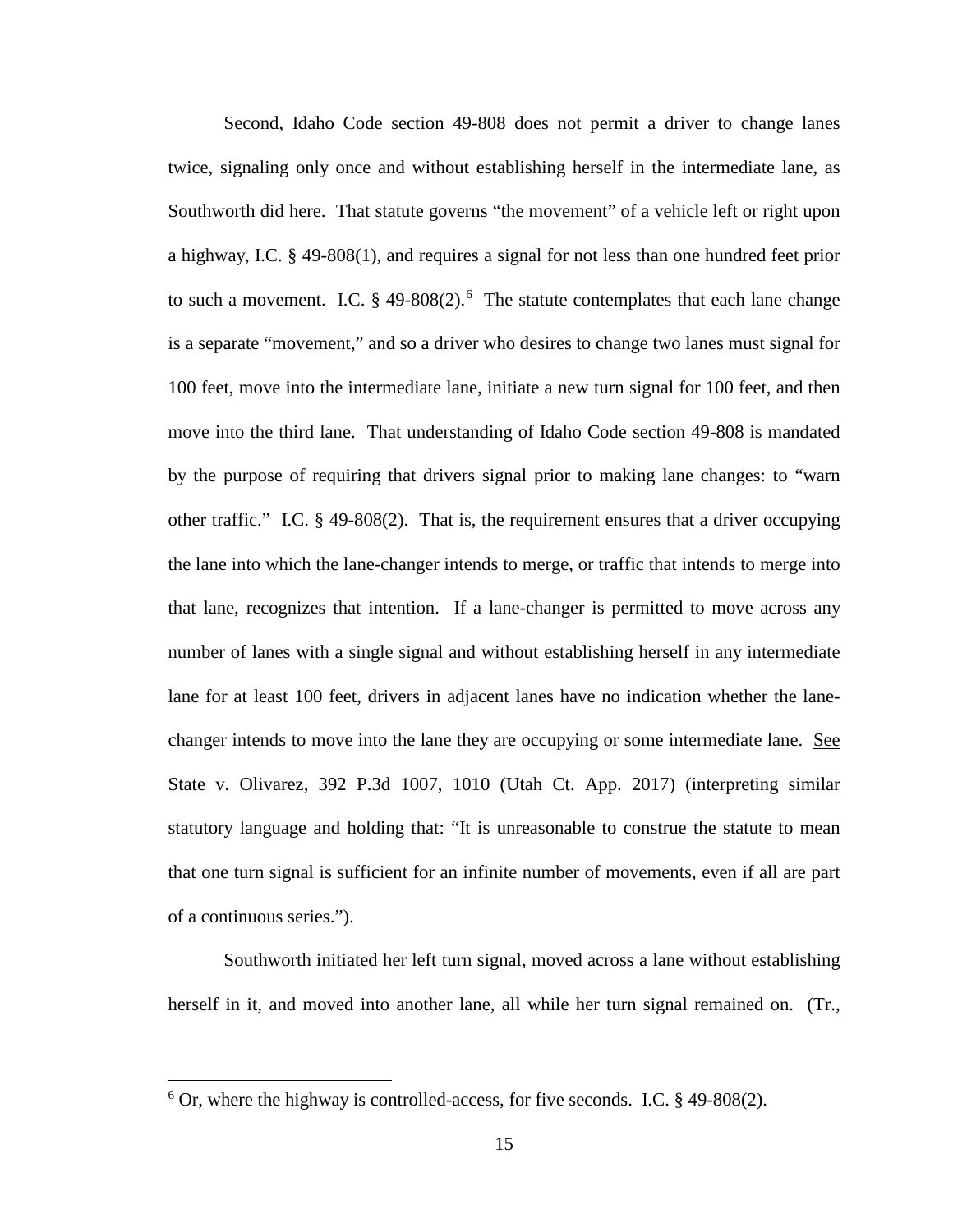p.17, L.18 – p.19, L.25; p.27, Ls.14-18.) She thereby made two "movements"―two lane changes―for purposes of Idaho Code section 49-808, but without establishing herself in the intermediate lane and separately signaling the second lane change for at least 100 feet, as she was required to do. When Trooper Cushman observed this, he had reasonable suspicion to initiate a traffic stop.

Finally, an alternative route to the same conclusion again involves Idaho Code section 49-637(1), requiring that vehicles be "driven as nearly as practicable entirely within a single lane." A driver that makes two lane changes without establishing herself in the intermediate lane does not drive "as nearly as practicable entirely within a single lane." I.C. § 49-637(1). Such a driver occupies no lane at all as she crosses the intermediate lane without establishing herself in it. (Tr., p.18, Ls.10-18 (noting that Southworth "moved across" the intermediate lane, but "never was in it").) By contrast, a driver who changes two lanes by properly establishing herself in the intermediate lane and then signaling a separate lane change is only briefly not "entirely within a single lane" and only as necessary to move into the desired lane.

Because Trooper Cushman observed Southworth make multiple lane changes without separately signaling them and without establishing herself in the intermediate lane, he had reasonable suspicion to initiate the traffic stop.